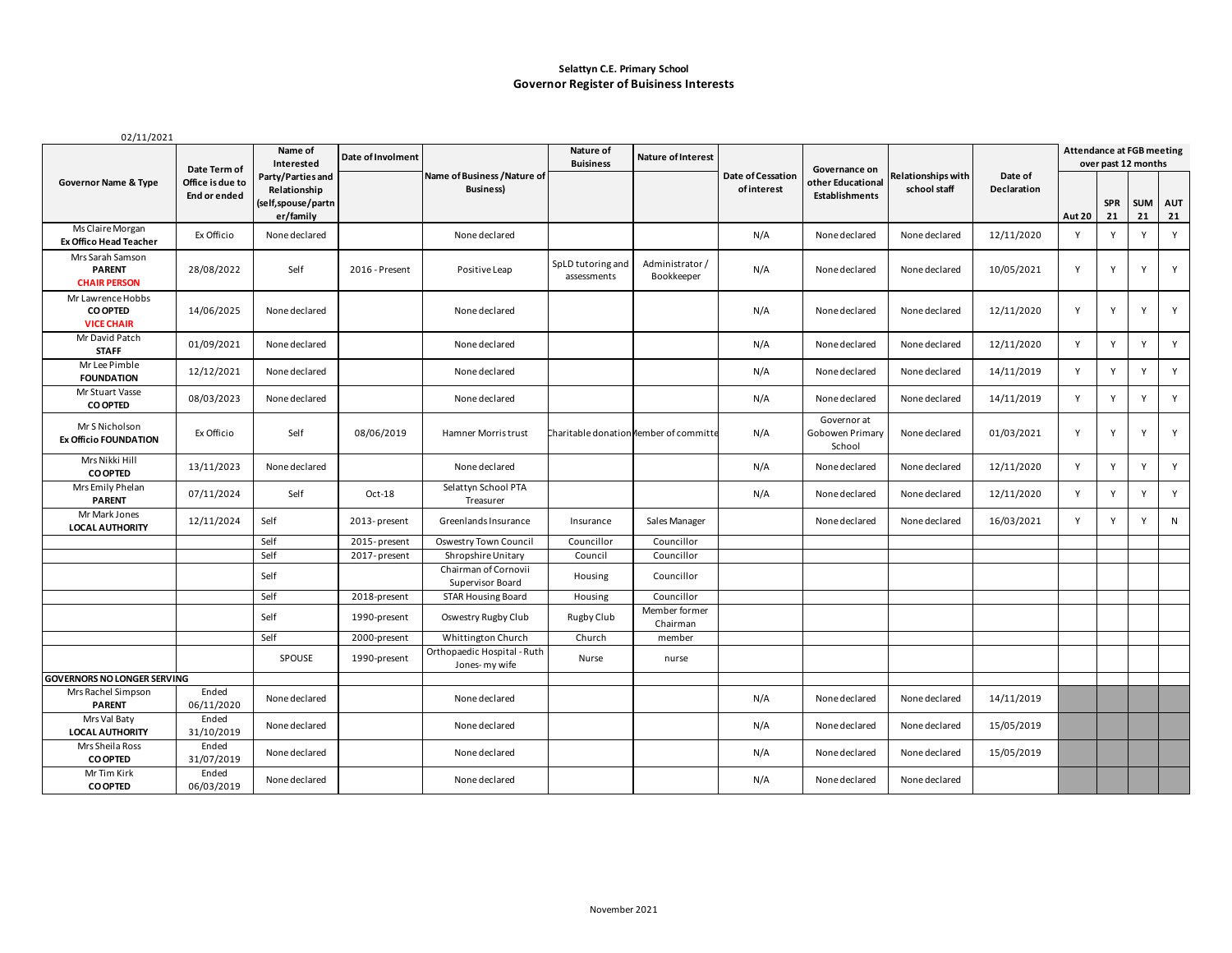|                               | <b>AUTUMN TERM</b>                                                                                   |                           |                                             |                                |                                   | SPRING TERM                                          |                                   |                           |                      |                                | <b>SUMMER TERM</b> | <b>AUTUMN TER</b>     |                    |                   |                      |           |
|-------------------------------|------------------------------------------------------------------------------------------------------|---------------------------|---------------------------------------------|--------------------------------|-----------------------------------|------------------------------------------------------|-----------------------------------|---------------------------|----------------------|--------------------------------|--------------------|-----------------------|--------------------|-------------------|----------------------|-----------|
| Date of Meeting               | 18/08/2020                                                                                           |                           | 05/11/2020 05/11/2020 12/11/2020 25/11/2020 |                                |                                   | 14/12/2020                                           | 04/02/2021                        | 11/02/2021                | 16/03/2021           | 18/03/2021                     |                    | 25/03/2021 18/05/2021 | 10/06/2021         | 17/06/2021        | 05/10/2021 13/1      |           |
| <b>Meeting Name</b>           | Emergency<br>Finance<br>Committee<br>(Virtual)                                                       | Standards &<br>Curriculum | Health &<br>Safety<br>Committee             | Full<br>Governors<br>(Virtual) | Finance<br>Committee<br>(Virtual) | Salaries &<br>Performance<br>Management<br>Committee | Finance<br>Committee<br>(Virtual) | Standards &<br>Curriculum | Finance<br>Committee | Full<br>Governors<br>(Virtual) | Health &<br>Safety | Finance<br>Committee  | Health &<br>Safety | Full<br>Governors | Finance<br>Committee | Hea<br>Sa |
| S Samson (Chair of Governors) |                                                                                                      |                           |                                             |                                |                                   |                                                      |                                   |                           |                      |                                |                    |                       |                    |                   |                      |           |
| C Morgan (Head)               |                                                                                                      |                           |                                             |                                |                                   |                                                      |                                   |                           |                      |                                |                    |                       |                    |                   |                      |           |
| L Hobbs (Vice Chair)          |                                                                                                      |                           |                                             |                                |                                   |                                                      |                                   |                           |                      |                                |                    |                       |                    |                   |                      |           |
| D Patch                       |                                                                                                      |                           |                                             |                                |                                   |                                                      |                                   |                           |                      |                                |                    |                       |                    |                   |                      |           |
| L Pimble                      |                                                                                                      |                           |                                             |                                |                                   |                                                      |                                   |                           |                      |                                |                    |                       |                    |                   |                      |           |
| S Vasse                       |                                                                                                      |                           |                                             |                                |                                   |                                                      |                                   |                           |                      |                                |                    |                       |                    |                   |                      | Clerk     |
| S Nicholson                   |                                                                                                      |                           |                                             |                                |                                   |                                                      |                                   |                           |                      |                                |                    |                       |                    |                   |                      |           |
| N Hill                        |                                                                                                      |                           |                                             |                                |                                   |                                                      |                                   |                           |                      |                                |                    |                       |                    |                   | <b>Clerk</b>         |           |
| E Phelan                      | ined 07/11/20 $\vert$                                                                                |                           |                                             |                                |                                   |                                                      |                                   |                           |                      |                                |                    |                       |                    |                   |                      |           |
| M Jones                       |                                                                                                      |                           | Joined 12/11/20                             |                                |                                   |                                                      | Login issues                      |                           |                      |                                |                    |                       |                    |                   |                      |           |
| R Simpson                     |                                                                                                      |                           |                                             |                                | Term of office ended 06/11/20     |                                                      |                                   |                           |                      |                                |                    |                       |                    |                   |                      |           |
|                               | J Bennet - School Administrator attends finance committee meetings as a guest with non voting rights |                           |                                             |                                |                                   |                                                      |                                   |                           |                      |                                |                    |                       |                    |                   |                      |           |

**Key**

Administrator Guest Attended Absent Not on committee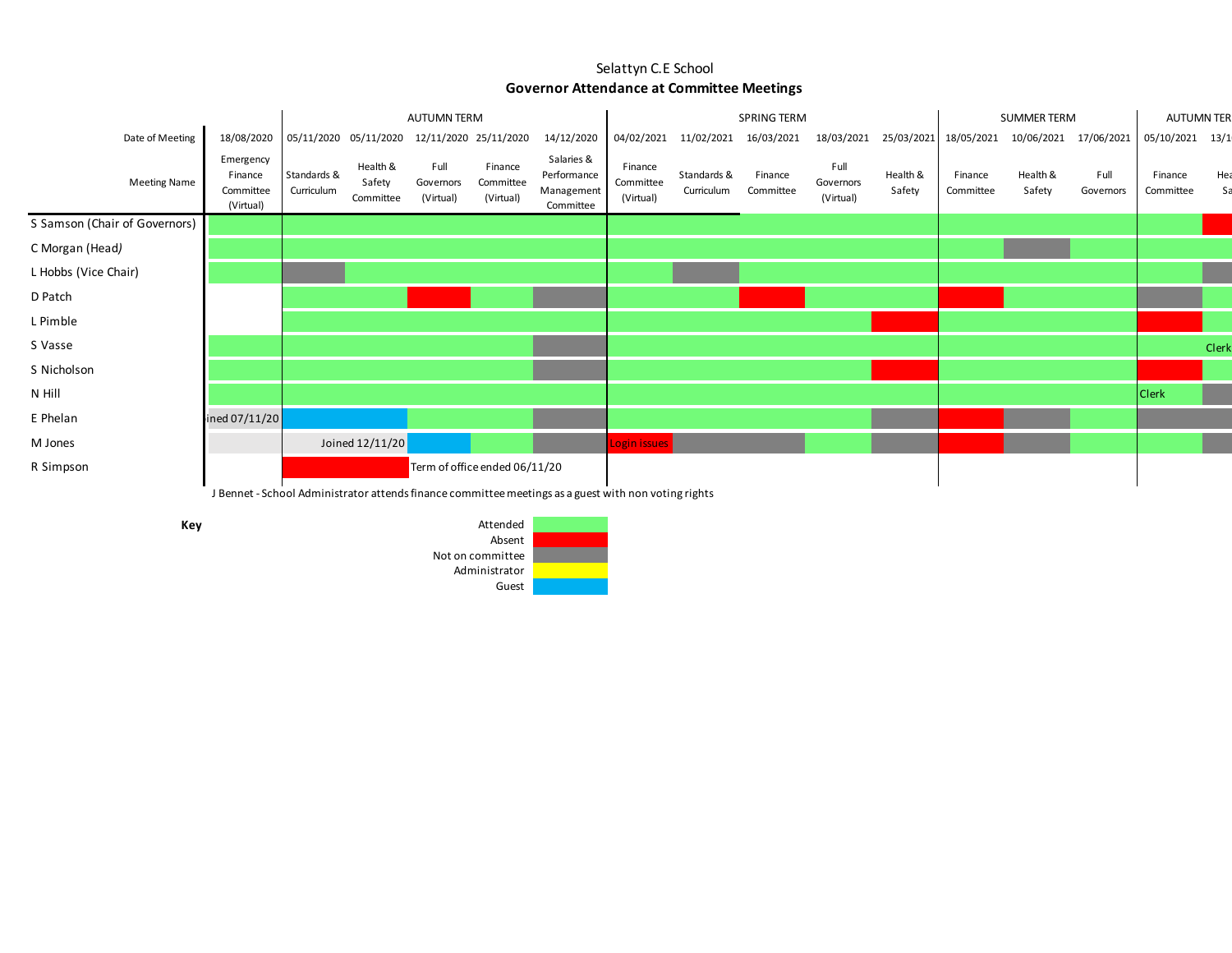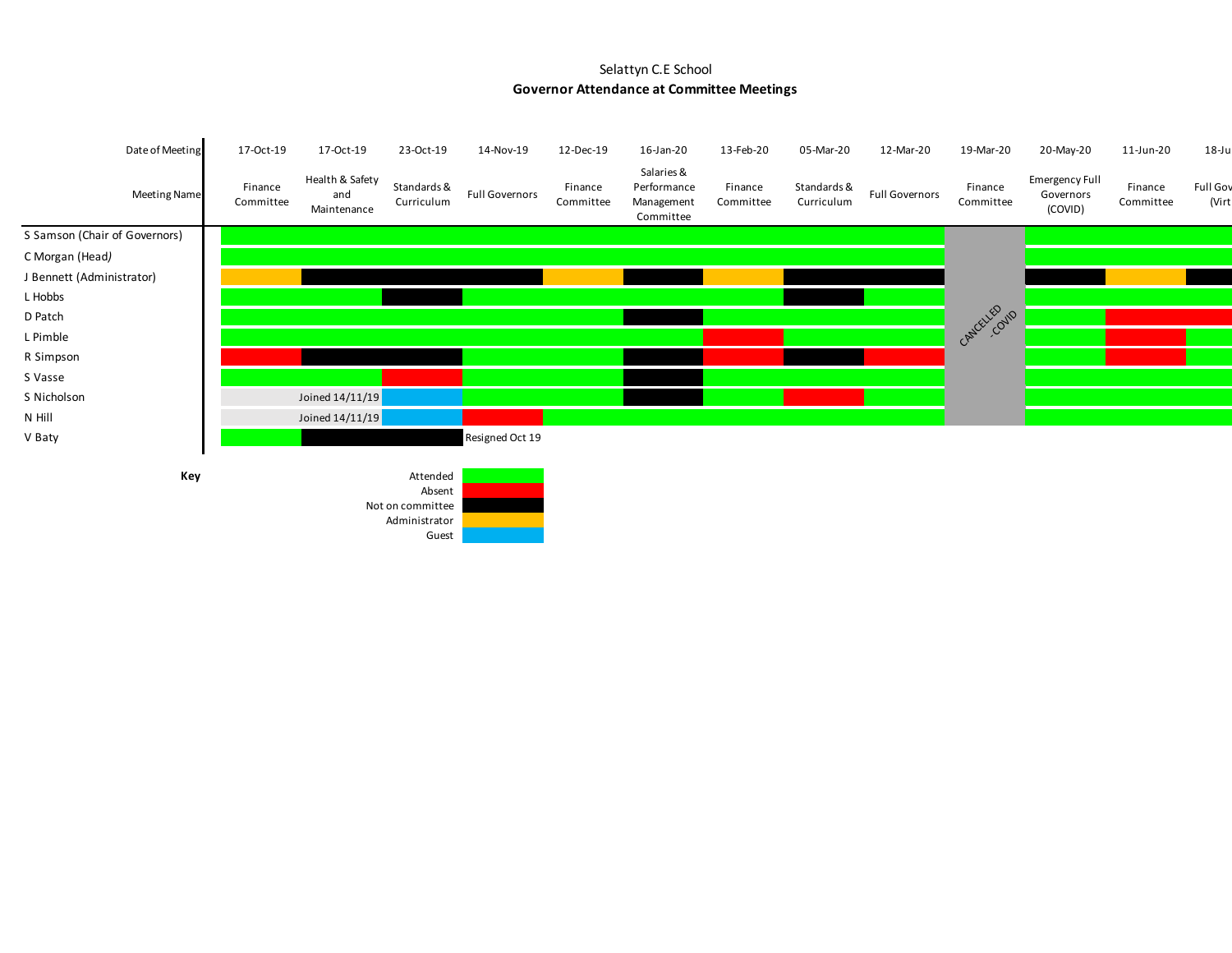